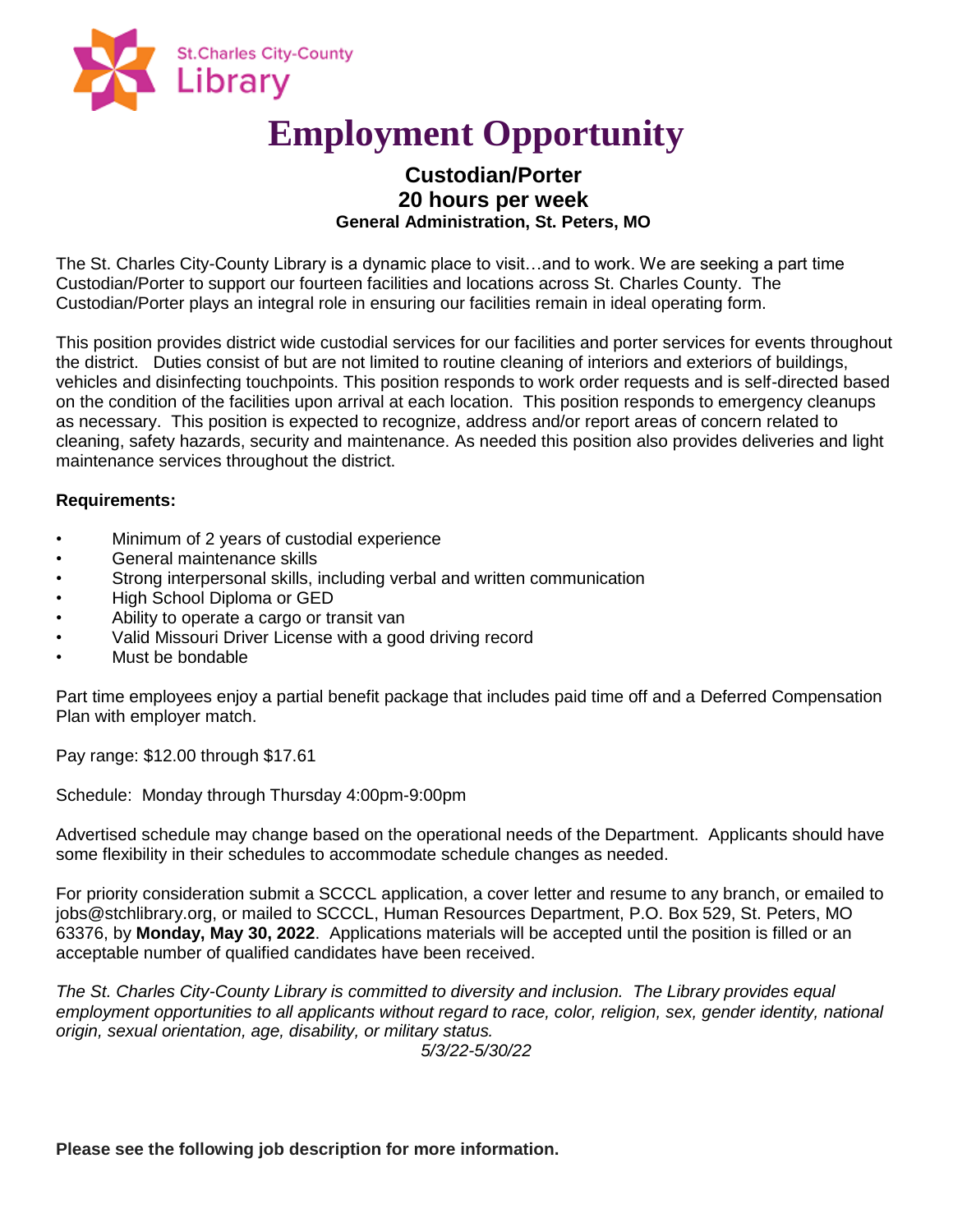| <b>Description Number</b>  | 032.051                                 |
|----------------------------|-----------------------------------------|
| <b>Position Title</b>      | Custodian/Porter                        |
| Salary Grade               |                                         |
| <b>FLSA Classification</b> | Nonexempt                               |
| Reports to                 | <b>Facilities and Logistics Manager</b> |
| <b>Revision Date</b>       | 02/25/2021                              |

## Position Summary

Performs tasks related to keeping the interior and exterior of the branches neat, clean, free from clutter and safe. Setup of table and chairs for programs or events. Assists with repairs and light maintenance in library branches as needed. Assists with delivery of library materials and mail on an as needed basis. Custodial duties are performed at multiple locations per shift. The custodian will use the work order system to obtain requests and must prioritize the requests to ensure most efficient use of time. Receives general direction from the Facilities and Logistics Manager but acts independently to perform custodial duties.

## Essential Functions

- 1. General housekeeping.
- 2. Respond to emergency clean ups as needed.
- 3. Maintain a neat appearance of the outdoor area.
- 4. Set up and reset of meeting rooms throughout the District.
- 5. Assist Facilities Technicians with routine repairs as needed.
- 6. Assist with deliveries throughout the District as needed.
- 7. Prioritize projects according to the work order system.

## **Duties**

- 1. Dust shelves, ledges, displays, light fixtures and door frames.
- 2. Clean all interior windows and glass doors.
- 3. Vacuum, sweep, and mop floors.
- 4. Clean or shampoo upholstered furniture.
- 5. Fill all Soap, Sanitizer and Paper Product Dispensers.
- 6. Clean and Disinfect Restrooms.
- 7. Provide porter service for events
- 8. Clean and disinfect touch points and flat surfaces; tables, counters, handrails.
- 9. Collect litter around the building and on the parking lot.
- 10. Empty trash and ash receptacles. Clean receptacles as needed.
- 11. Set up meeting rooms according to instructions on the reservation.
- 12. Tear down and store tables and chairs following an event.
- 13. Help branch staff or facility technicians with minor repairs or improvements.
- 14. Deliver mail and library materials throughout the District as needed.
- 15. Provide routine cleanings of vehicles.

## **Skills**

- 1. Ability to use and maintain vacuums and other tools.
- 2. General maintenance skills to make minor repairs.
- 3. Ability to follow verbal and written instructions, including MSDS directions.
- 4. Ability to interact in a courteous, professional manner with staff and customers.
- 5. Basic office skills for using email and electronic timesheets.
- 6. Ability to operate a cargo or transit van.